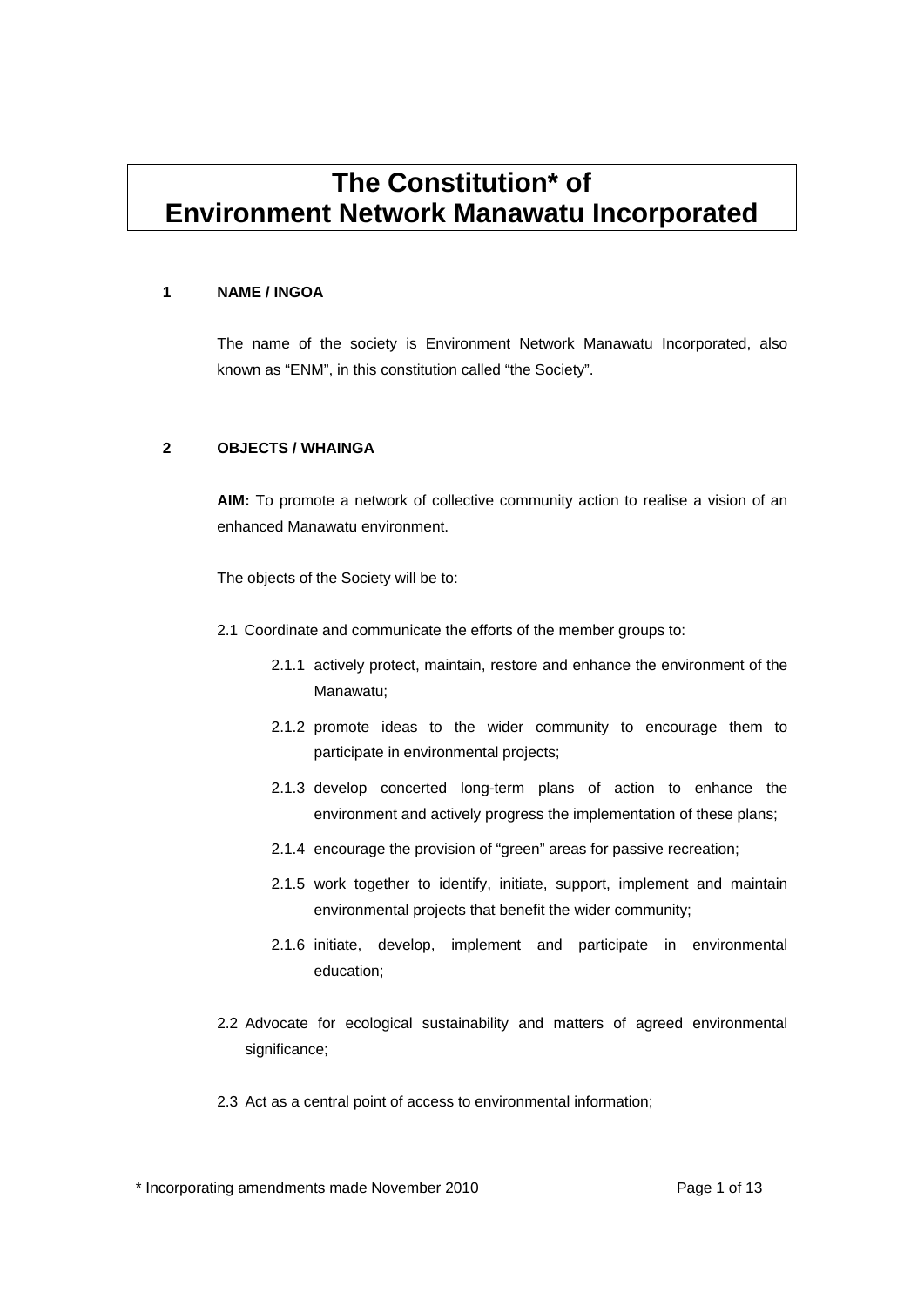- 2.4 Liaise with similar organisations elsewhere in New Zealand and around the world as appropriate, to source and share ideas for environmental projects and issues;
- 2.5 Work in partnership with Iwi to recognise kaitiakitanga and environmental aims and objectives in common;
- 2.6 Obtain sponsorship and funding to carry out the charitable objects of the Society;
- 2.7 Carry out other activities consistent with the charitable objects of the society.

### **3 ISSUES OF MAORITANGA / TAKE MAORI**

The Society will attain its objectives taking into consideration the dual heritage of New Zealand Aotearoa.

#### **4 POWERS / TAKETAKE**

The Society will have the following powers:

- 4.1 To use its funds as the Management Committee thinks necessary or proper in payment of its costs and expenses, including the employment and dismissal of counsel, solicitors, agents, officers and staff, according to principles of good employment and the Employment Relations Act 2000 or any subsequent enactments.
- 4.2 To purchase, take on, lease, exchange or hire, or otherwise acquire any real or personal property and any rights or privileges which the Management Committee thinks necessary or proper for the purpose of attaining the objects of the Society and to sell, exchange, let, bail or lease, with or without option of purchase or, in any other manner, dispose of such property, rights or privileges.
- 4.3 To invest surplus funds in any way permitted by law for the investment of incorporated society funds and upon such terms as the Management Committee thinks fit.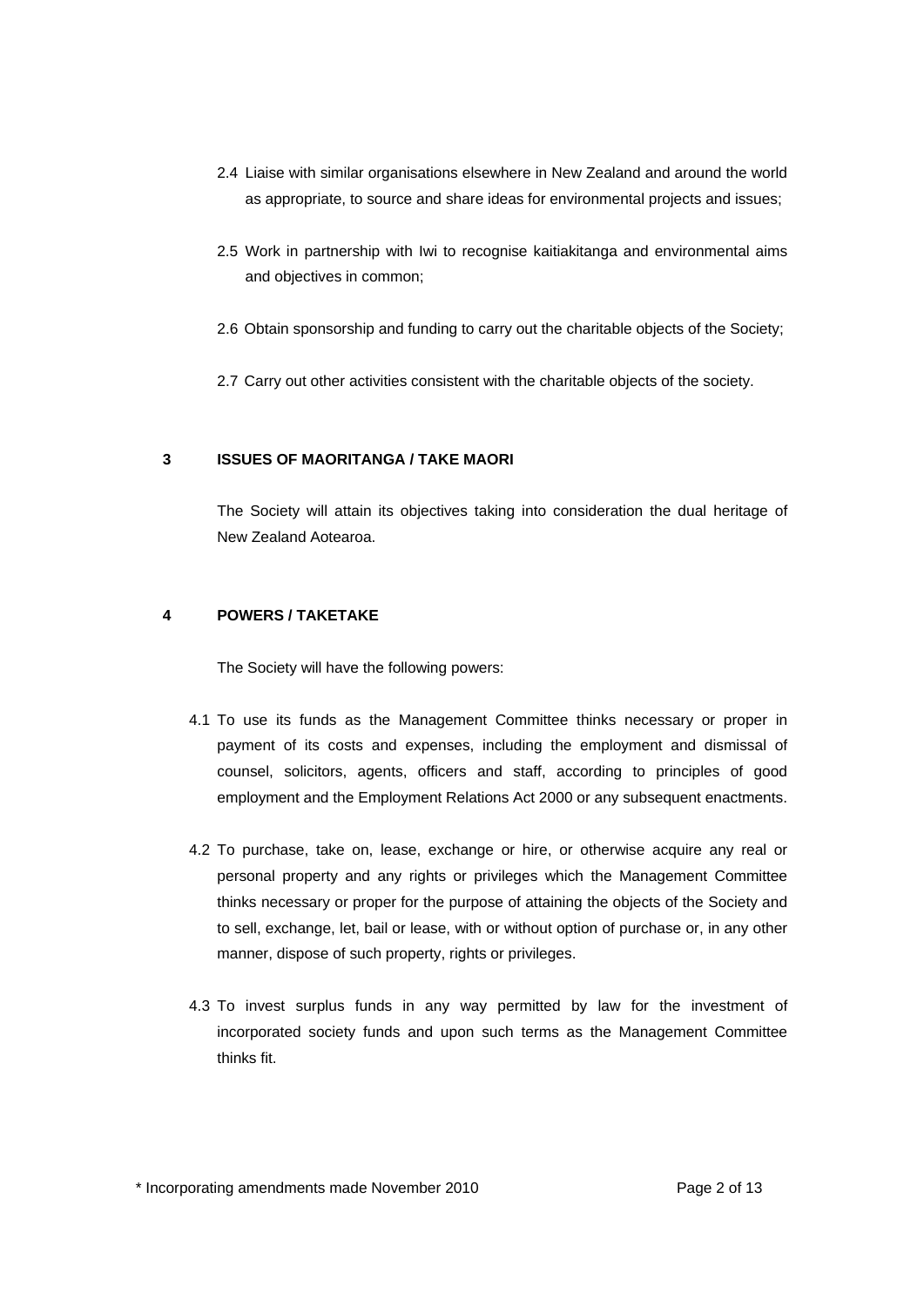- 4.4 To borrow or raise money from time to time, with security and upon such terms as to give priority to the objects of the Society, as the Management Committee thinks fit.
- 4.5 To carry on any business approved by the Management Committee.
- 4.6 To do all things as may from time to time be necessary or desirable to give effect to and attain the charitable objects of the Society, which have been approved by the Management Committee.

#### **5 MEMBERSHIP / HUANGA**

#### 5.1 Group Members:

Any voluntary, non-profit, group (whether formal or informal) with an interest in the environment of the greater Manawatu area that agrees with the objects of the Society may apply to become a Group Member of the Society. The Management Committee shall consider each application and determine membership by majority vote. Application will be in writing and upon payment of the membership subscription set from time to time by a General Meeting of the Society.

Each Group Member shall appoint a representative to attend and vote at General Meetings and act as the key liaison person between the Group Member and the Society; representatives may also stand for a position on the Management Committee. The appointment may be changed from time to time but no person may represent more than one organisation at any one time. Appointments of representatives need not be in writing but each representative attending a General Meeting shall be required to sign an attendance register indicating the name of the Group Member he/she represents.

#### 5.2 Affiliate Members:

(i) Any person that agrees with the objects of the Society may apply to become an Affiliate Member of the Society. The Management Committee shall consider each application and determine membership by majority vote. Application will be in writing and upon payment of the membership subscription set from time to time by a General Meeting of the Society.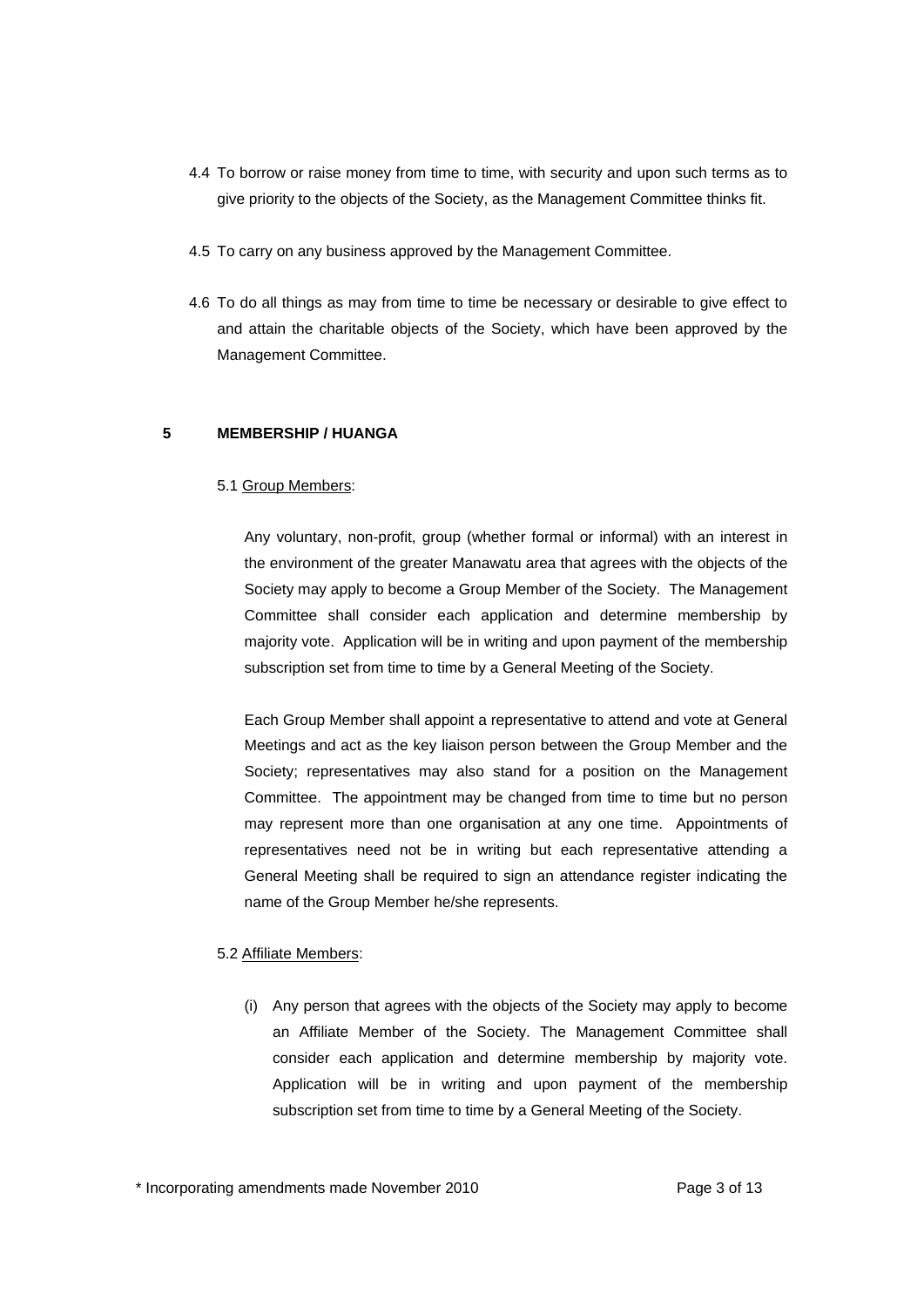(ii) Any organisation that agrees with the objects of the Society may apply to become an Affiliate Member of the Society. The Management Committee shall consider each application and determine membership by majority vote. Application will be in writing and upon payment of the membership subscription set from time to time by a General Meeting of the Society.

Affiliate Members will not have representative voting rights (see subclause 6.6).

- 5.3 A register of members of the Society will be maintained by the Secretary in accordance with the provisions of the Incorporated Societies Act 1908 and subsequent enactments. The register shall contain the names, addresses and occupations of members. It will be the responsibility of members to keep the Secretary informed of their contact details.
- 5.4 Any person may resign membership of the Society by giving oral or written notice to the Secretary. The Secretary will maintain a record of any resignation.
- 5.5 If a current subscription has not been paid by a member, membership will cease four months after a subscription has lapsed.
- 5.6 If the conduct of any member or associated person is such as appears to the Management Committee to endanger the character/good order or welfare of the Society, the Management Committee shall meet to enquire into the circumstances of the case. At the meeting the member or person shall be allowed to offer any explanation personally or in writing. The Management Committee shall consider the case and the explanation and make a decision. If two thirds of the Management Committee present vote for the suspension of the member or person, they shall forthwith cease to be actively engaged with the society but will still have any existing liability to the Society. Any member or person so suspended shall have right of appeal to a General Meeting. For the same above reasons, a General Meeting may decide to expel a member or debar any person from engagement with the society.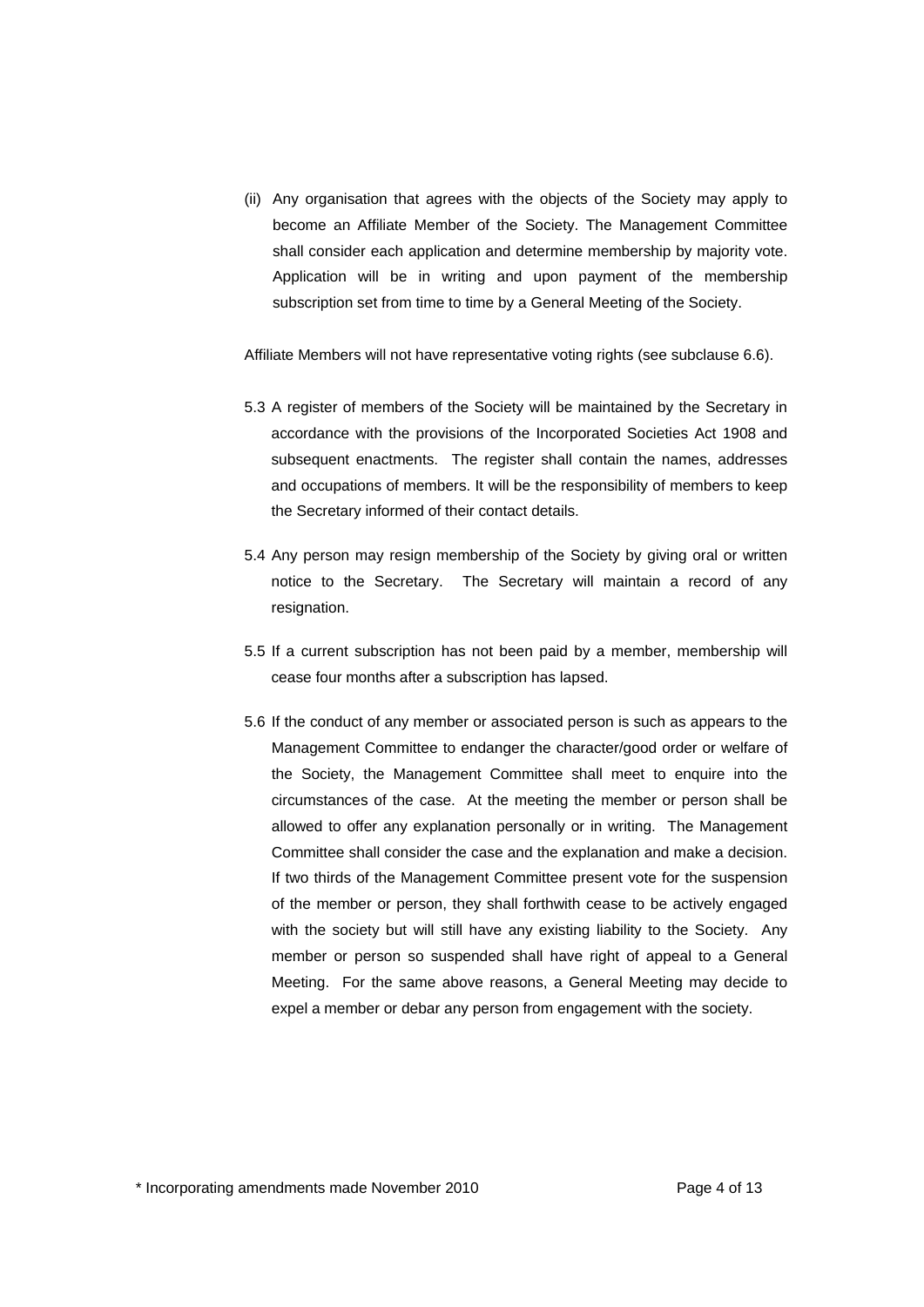#### **6 GENERAL MEETINGS / NGA HUI WHANUI**

- 6.1 The quorum for a General Meeting will be four Group Member representatives present in person.
- 6.2 At least 14 days notification of each General Meeting will be given to members at the current address for such members recorded in the register of members. It will be the responsibility of members to keep the office informed of their contact details.
- 6.3 Notification of a General Meeting will specify the time, date and place of the meeting. Notification will also describe in a general way all the matters that will arise to be considered and specify what further and more detailed information on those matters is available from the Management Committee. Full information will be provided concerning any proposed amendments to the constitution or any matter which is the business of a Special General Meeting. Such information will be supplied to any member requesting it.
- 6.4 The General Meeting will be chaired by the current Chairperson of the Management Committee, or in her/his absence the meeting will elect a person to chair the meeting from among the members present.
- 6.5 Each Group Member shall appoint a representative to attend and vote at General Meetings. The appointment may be changed from time to time but no person may represent more than one organisation of the Society at any one time. Appointments of representatives need not be in writing but each representative attending a General Meeting shall be required to sign an attendance register indicating the name of the Group Member he/she represents.
- 6.6 Besides Group Member representatives, ordinary members of Group Members and also affiliate members are eligible to attend General Meetings and to vote, *except that* before a vote is taken a Group Member representative may request that the vote be a "Representative Vote" in which case only Group Member representatives can vote. Additionally, the Chairperson may at his/her discretion rule before putting any motion that it be a Representative Vote.
- 6.7 All matters requiring determination will if possible be made by consensus. However, where a consensus decision cannot be reached on a matter, the decision will be

\* Incorporating amendments made November 2010 Page 5 of 13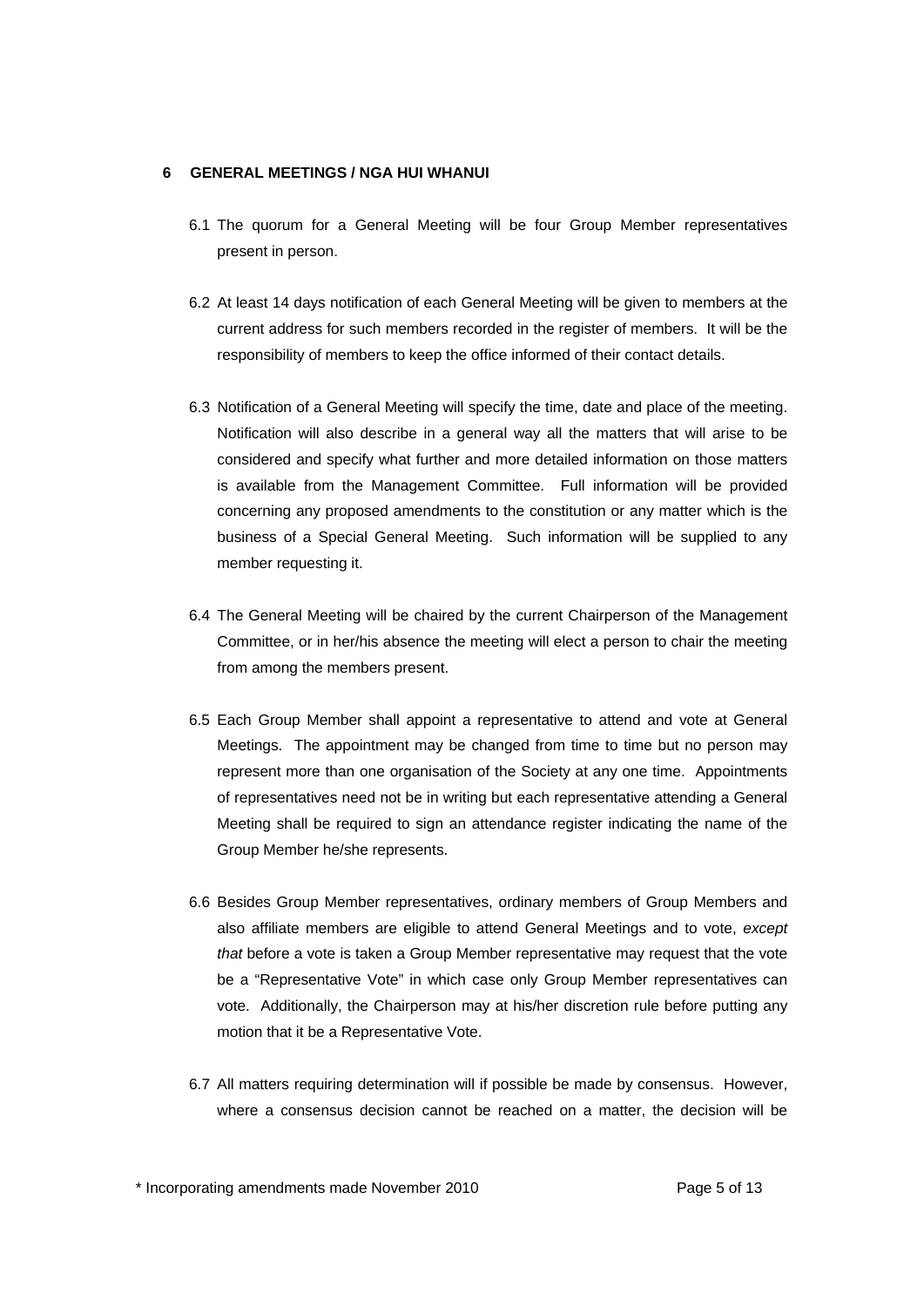made by a majority vote. In the case of a Representative Vote the majority will be of Group Member representatives present.

- 6.8 Voting will be by a show of hands unless members indicate an alternative preference. If any member requests a secret ballot on any vote or election, a secret ballot will be held.
- 6.9 If voting is tied, the Chairperson will have a casting vote, in addition to the deliberative vote.
- 6.10 "General Meeting" refers to both Annual General Meeting and Special General Meeting, unless otherwise specified.

### **7 ANNUAL GENERAL MEETINGS / NGA HUI A TAU**

- 7.1 The Annual General Meeting will be held annually before 30 November each year.
- 7.2 The Annual General Meeting will carry out the following business:
	- .1.1 Receive the minutes of the previous Annual General Meeting and of any other General Meeting held since the last Annual General Meeting.
	- .1.2 Receive the Management Committee's report on the activities of the Society over the last year and the proposed annual plan and budget for the Society in the current year.
	- .1.3 Receive the balance sheet and statement of income and expenditure for the past year and the estimate of income and expenditure for the current year.
	- .1.4 Elect the officers and other ordinary members of the Management Committee of the Society (see section 9.1).
	- .1.5 Appoint an auditor of the Society's accounts.
	- .1.6 Conduct any other business which may properly be brought before the meeting.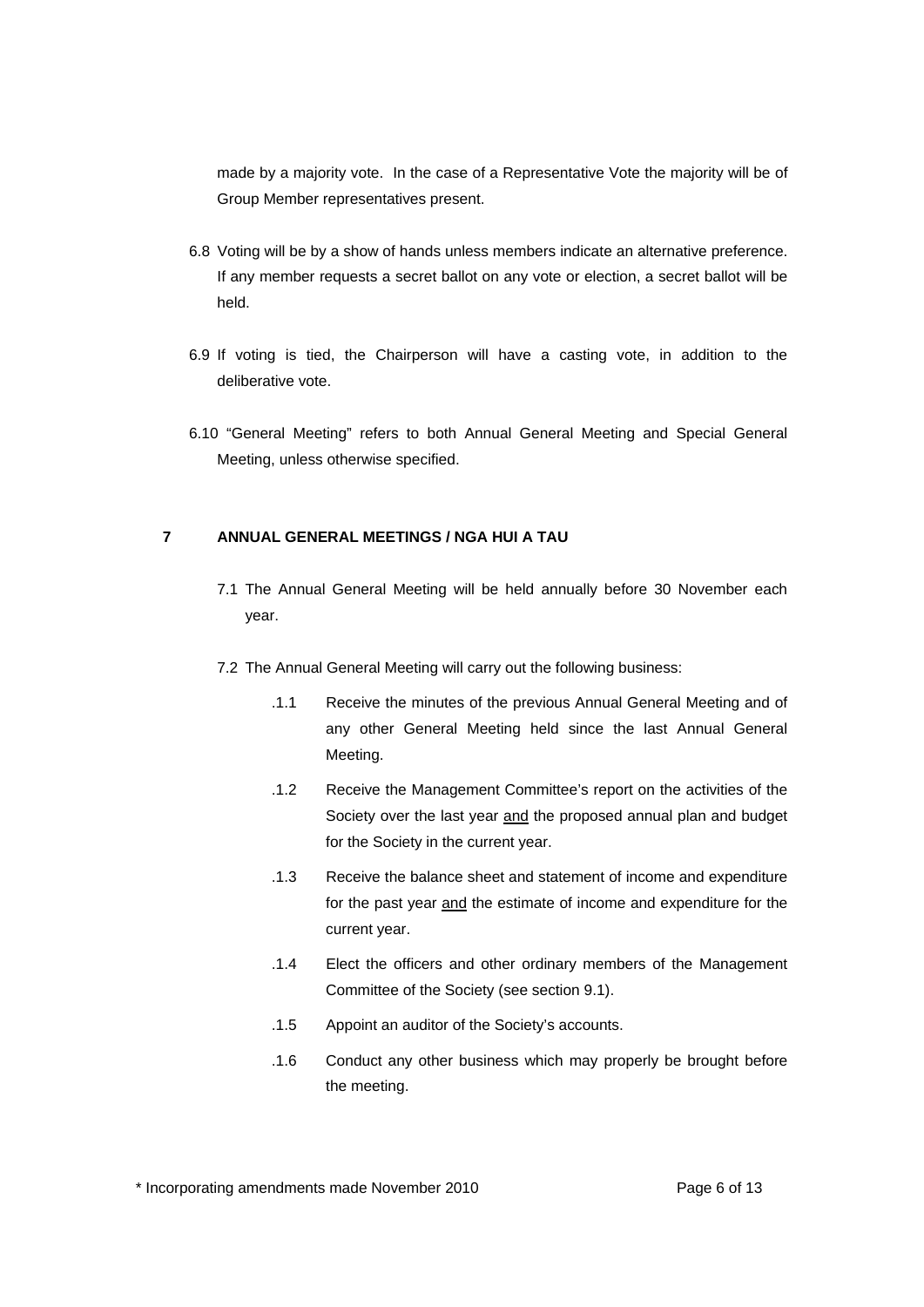#### **8 SPECIAL GENERAL MEETINGS / NGA HUI OHORERE**

- 8.1 Special General Meetings may be called by the Management Committee or by a written request made by at least three Group Members and delivered to the Secretary. In the latter case the meeting will be held within 28 days of the meeting being requested.
- 8.2 A Special General Meeting will only consider business related to the reason for which it is called, as notified to the members (see section 6.3).
- 8.3 At least one Special General Meeting will be held each year, approximately midway between Annual General Meetings, the main purposes being to review implementation of the annual plan and budget to date, and to formulate policies and plans for future operations of the society.

#### **9 MANAGEMENT COMMITTEE / TE KOMITI WHAKAHAERE**

- 9.1 Any member of a Group Member organisation or affiliate member is eligible to stand for a position on the Management Committee, but any nomination must be proposed or seconded by a Group Member representative.
- 9.2 The Management Committee will be composed of a Chairperson, Secretary, Treasurer (the positions of Secretary and Treasurer may be combined) and no less than 2 ordinary committee members and no more than 6 ordinary committee members.
- 9.3 To ensure the range of its constituencies are represented and core competencies are provided for, the Management Committee will have power to co-opt additional members *such that* the total committee does not exceed the number specified in subclause 9.2 and the number of co-opted members does not exceed the number of elected members. Co-opted committee members shall remain in office until the ensuing Annual General Meeting when they will be eligible to become elected members (if qualifying under subclause 9.1) or to be re-appointment. The Management Committee will have the power to fill any places vacant following the Annual General Meeting, or any vacancy that arises in the Management Committee or among its named officers until the next Annual General Meeting.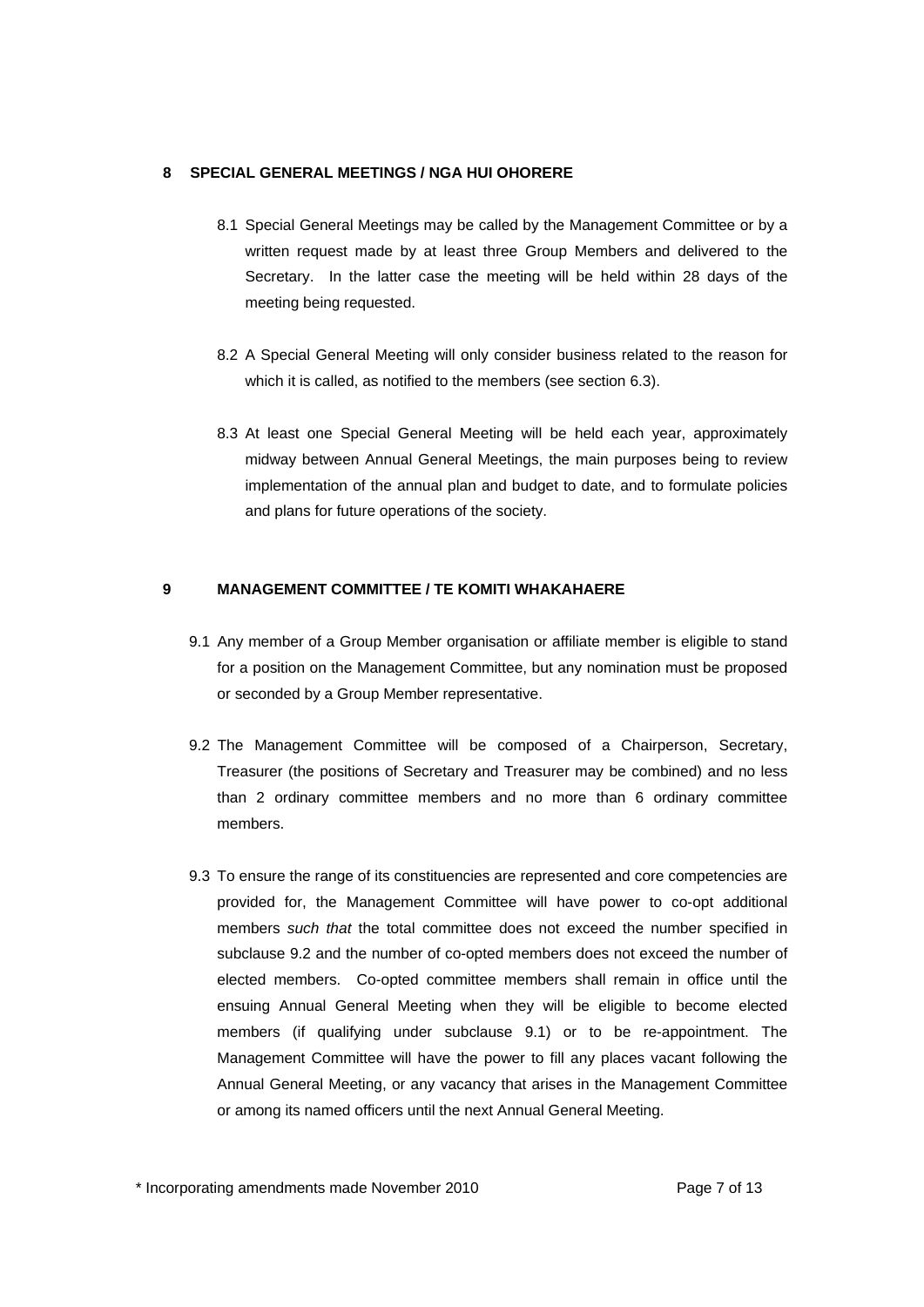- 9.4 Elected members of the Management Committee will serve a term of two years *so that* half retire at each Annual General Meeting, but will be eligible for re-election at the same and subsequent meetings. The retiring elected Management Committee members at the 2011 Annual General Meeting shall be decided by mutual agreement or lot. Newly elected Management Committee members will take office immediately upon their election.
- 9.5 Nominations for elected positions on the Management Committee, including officebearers, may be by way of written nomination signed by a Group Member and endorsed with the consent of the nominee and given to the Secretary at least seven days before the day fixed for the Annual General Meeting. If there are insufficient nominations to fill the vacant positions on the Management Committee, oral nominations may be received at the Annual General Meeting (subject to clause 9.1), provided that no one will be elected who has not consented to being nominated.
- 9.6 The procedure for meetings will be as follows:
	- 9.6.1 A quorum will be at least half of its members but not less than three.
	- 9.6.2 If a member of the Management Committee, including an officebearer, does not attend three (3) consecutive meetings without leave of absence that member may, at the discretion and on decision of the Management Committee, be removed from the Management **Committee.**
	- 9.6.3 All questions will if possible be decided by consensus. In the event that a consensus cannot be reached then a decision will be made by a majority vote by show of hands.
	- 9.6.4 If the voting is tied, the Chairperson will exercise a casting vote.
	- 9.6.5 Each meeting will be chaired by the Chairperson of the Society or, in her/his absence, the Management Committee will elect a person to chair the meeting from among its members.
	- 9.7 The Management Committee will meet at least three times every year. Meetings may be held in person or by any other means of communicating as decided on by the Management Committee from time to time. All members of the Management Committee, including office-bearers, will be given at least five days notice of the meeting by the Secretary, verbally or in writing.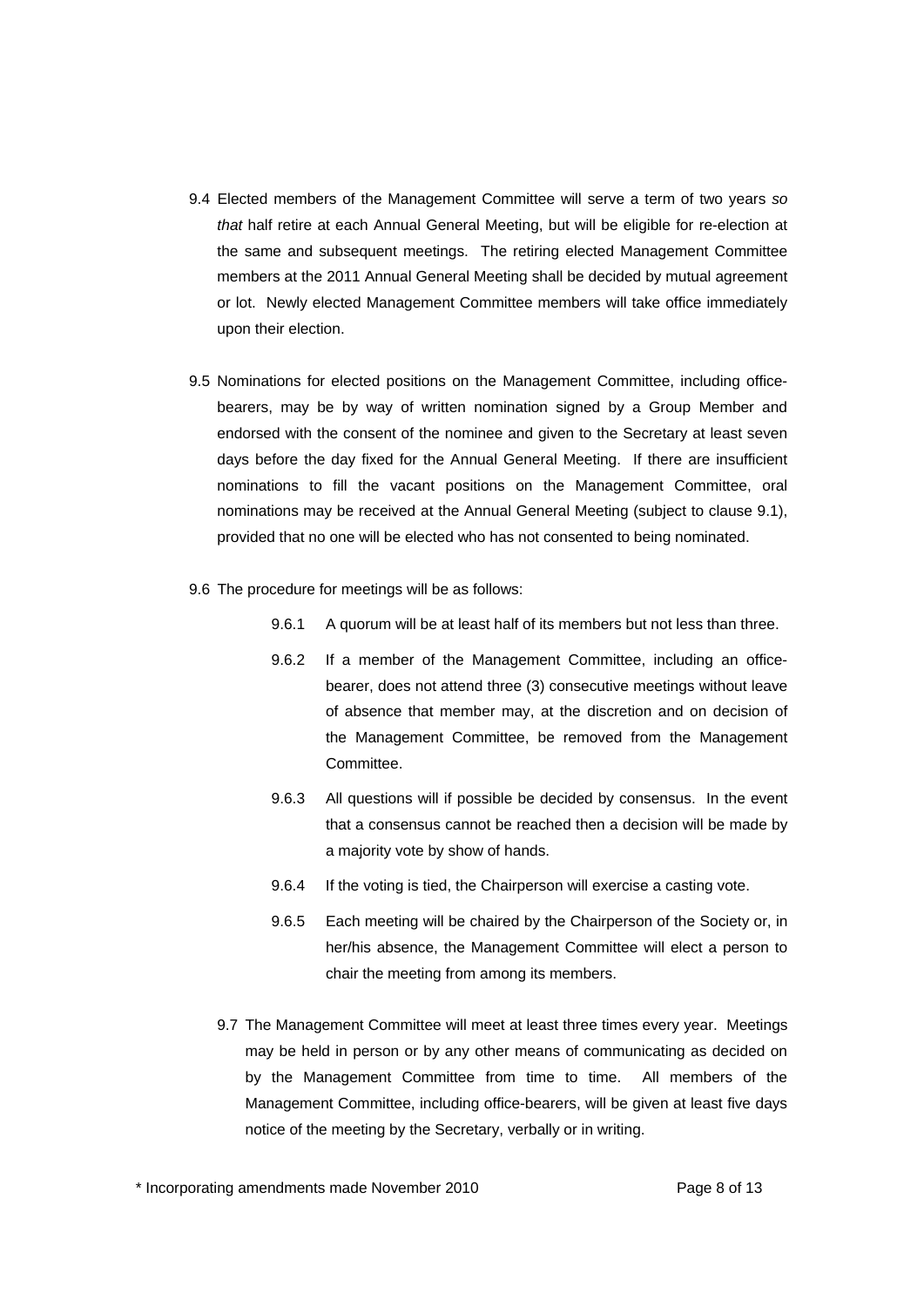- 9.8 The Secretary will ensure that a minute book is maintained which is available to any member of the Society and which, for each meeting of the Management Committee, records:
	- 9.8.1 the names of those present;
	- 9.8.2 all decisions which are required by the constitution or by law to be made by the Society; and
	- 9.8.3 any other matters discussed at the meeting.
- 9.9 The management Committee will conduct a service evaluation survey of members and key stakeholders each year, and report the results to the Annual General Meeting and as required as part of any funding arrangements.
- 9.10 The Management Committee will at all times be bound by the decisions of General Meetings.

# **10 INCOME, BENEFIT OR ADVANTAGE TO BE APPLIED TO CHARITABLE OBJECTS / KO NGA RAWA HEI PAINGA MO TE IWI**

- 10.1 Any income, benefit or advantage will be applied to the charitable objects of the Society.
- 10.2 No member of the Society or any person associated with a member shall participate in or materially influence any decision made by the Society in respect of any payment to or on behalf of that member or associated person of any income, benefit or advantage whatsoever.
- 10.3 Any such income paid shall be reasonable and relative to that which would be paid in an arm's length transaction (being the open market value).
- 10.4 The provision and effect of this clause shall not be removed from this constitution and shall be implied into any document replacing this constitution.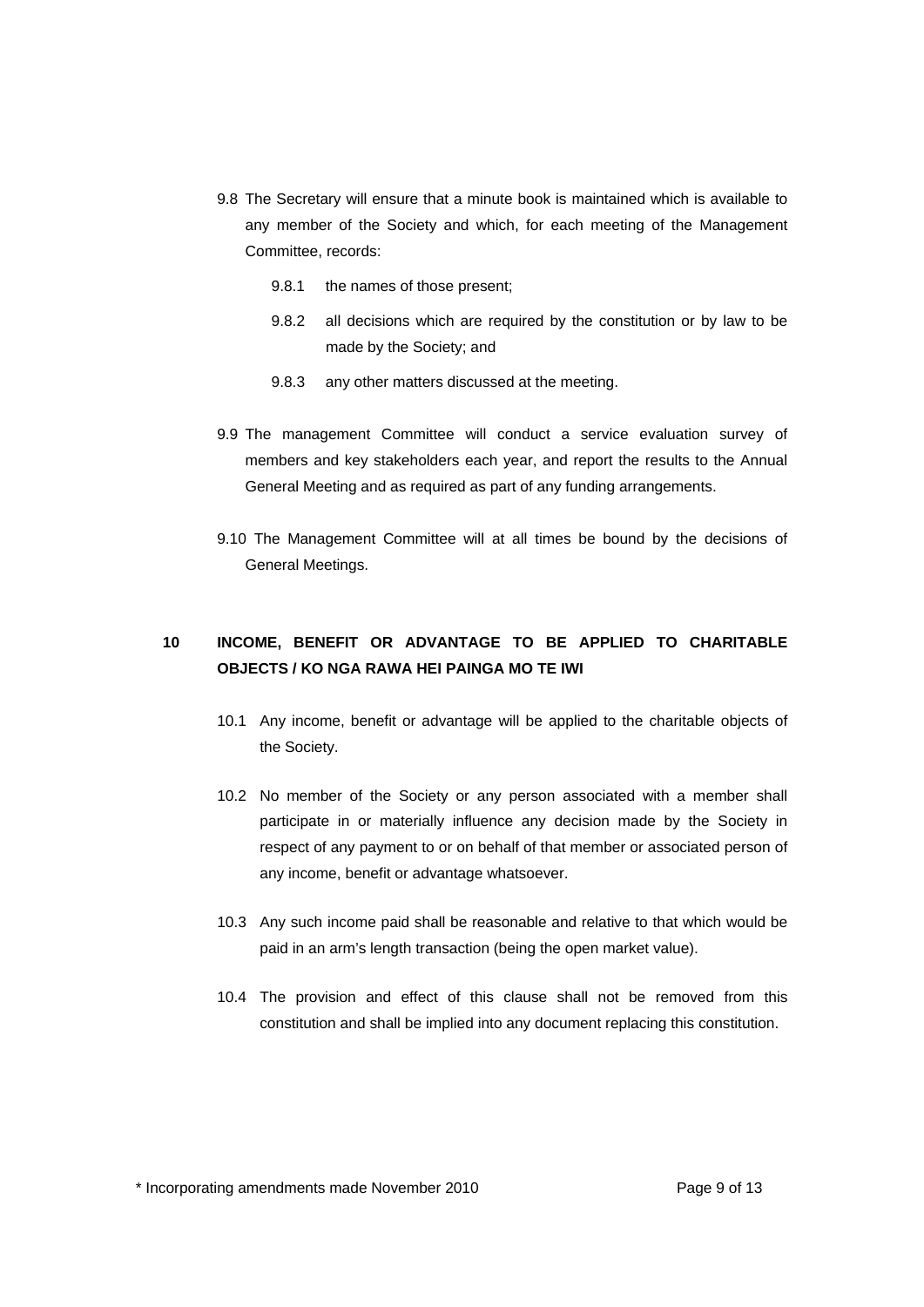#### **11 POWER TO DELEGATE / TURU TAKETAKE**

- 11.1 The Management Committee may from time to time appoint any subcommittee and may delegate any of its powers and duties to any such subcommittee or to any person. The committee or person may without confirmation by the Management Committee exercise or perform the delegated powers or duties in the same way and with the same effect as the Management Committee could itself have done. This committee or person is required to advise the Management Committee of actions and decisions taken under delegated authority.
- 11.2 Any committee or person to whom the Management Committee has delegated powers or duties will be bound by the charitable terms of the Society and any terms or conditions of the delegation set by the Management Committee.
- 11.3 The Management Committee will be able to revoke such delegation at will, and no such delegation will prevent the exercise of any power or the performance of any duty by the Management Committee.
- 11.4 It will not be necessary for any person who is appointed to be a member of any such committee, or to whom such a delegation is made, to be a member of the Society.

#### **12 FINANCIAL ARRANGEMENTS / WHAKARITE PUTEA**

- 12.1 The financial year of the Society will be from 1 July 30 June the following year.
- 12.2 At the first meeting of the Founding Members of the Management Committee and the first meeting of the Management Committee following each Annual General Meeting, the Management Committee will decide by resolution the following:
	- 12.2.1 how money will be received by the Society;
	- 12.2.2 who will be entitled to produce receipts;
	- 12.2.3 what bank accounts will operate for the ensuring year, including the purposes of and access to accounts;
	- 12.2.4 who will be allowed to authorise the production of cheques and the names of cheque signatories; and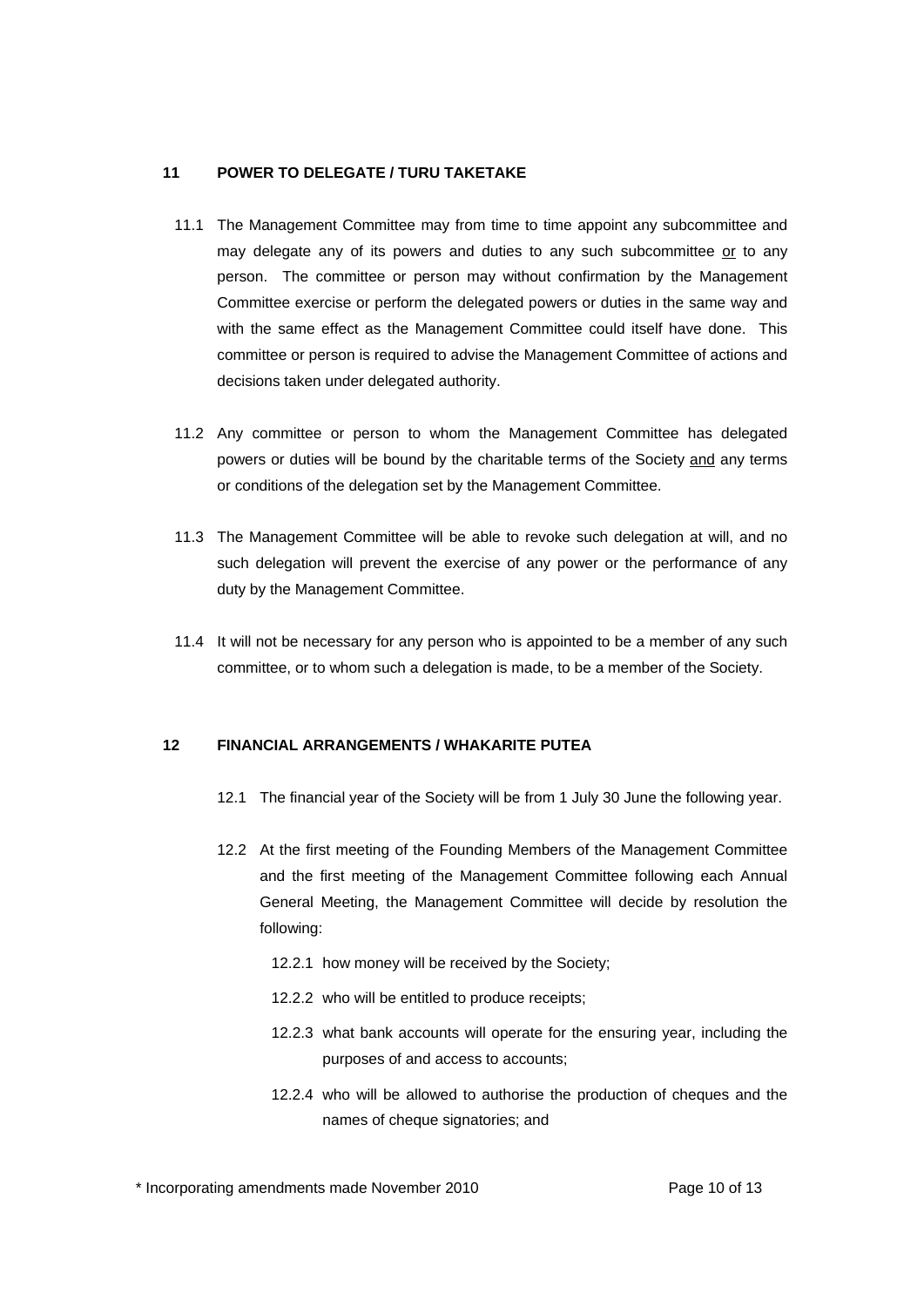12.2.5 policy concerning the investment of money by the Society for that financial year to be audited by a person appointed for that purpose.

The decisions will be recorded and the Treasurer will act in accordance with the directions contained in that record.

- 12.3 The Treasurer will ensure that true and fair accounts are kept of all money received and expended.
- 12.4 The Management Committee may arrange for the accounts of the Society for that financial year to be audited by a person appointed for that purpose.

#### **13 NO RESPONSIBILITY FOR LOSS**

13.1 No member shall be responsible for any loss to the Society unless the same is attributable to his or her own dishonesty or to the wilful commission or omission by him or her or them of any acts known to be a breach of trust.

## **14 COMMON SEAL / TE TOHE TAKETAKE**

- 14.1 The Common Seal of the Society will be kept in the custody and control of the Secretary.
- 14.2 When required, the Common Seal will be affixed to any document following a resolution of the Society and will be signed by the Secretary and one other person appointed by the Management Committee. The Common Seal must be affixed to any contract entered into by the Society.

#### **15 ALTERATION OF RULES / TE WHAKAREREREKETANGA TURE**

The rules of the Society may only be amended in any way by a 2/3 majority of eligible members personally present at any General Meeting, provided that no addition to or alteration of the objects clause (Section 3), the pecuniary profit clause (Section 10),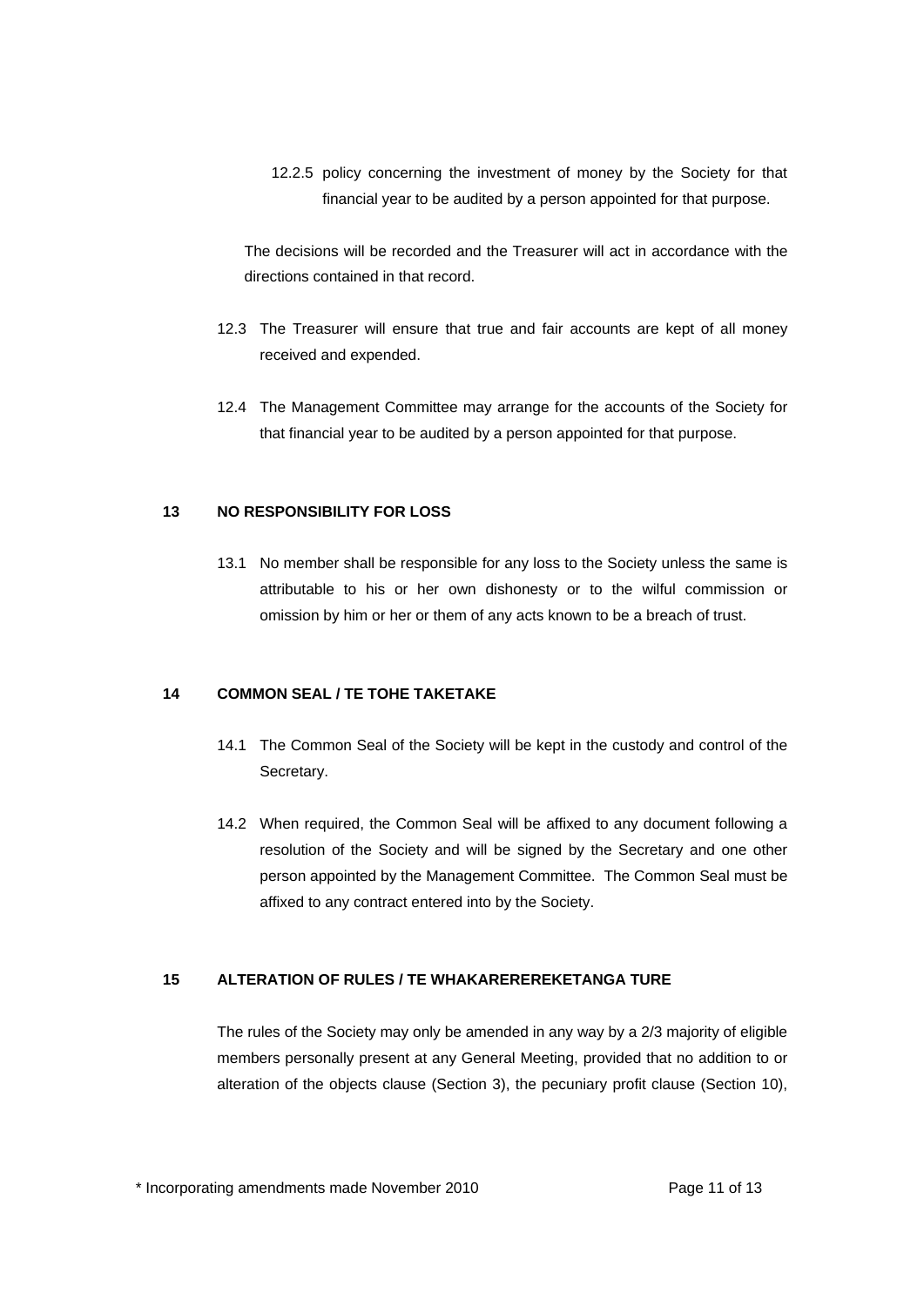or the winding up clause (Section 17) will be approved without the prior consent of the Department of Inland Revenue.

#### **16 MEDIATION AND ARBITRATION / TAKAWAENGA**

- 16.1 Any dispute arising out of or relating to this deed may be referred to mediation, a non-binding dispute resolution process in which an independent mediator facilitates negotiation between parties. Mediation may be initiated by either party writing to the other party and identifying the dispute which is being suggested for mediation. The other party will either agree to proceed with mediation or agree to attend a preliminary meeting with the mediator to discuss whether mediation would be helpful in the circumstances. The parties will agree on a suitable person to act as mediator or will ask the Arbitrators' and Mediators' Institute of New Zealand Inc. to appoint a mediator. The mediation will be in accordance with the Mediation Protocol of the Arbitrators' and Mediators' institute of New Zealand Inc.
- 16.2 The mediation shall be terminated by:
	- 16.2.1 The signing of a settlement agreement by the parties; or
	- 16.2.2 Notice to the parties by the mediator, after consultation with the parties, to the effect that further efforts at mediation are no longer justified; or
	- 16.2.3 Notice by one or more parties to the mediation to the effect that further efforts at mediation are no longer justified; or
	- 16.2.4 The expiry of sixty (60) working days from the mediator's appointment, unless the parties expressly consent to an extension of this period.
- 16.3 If the mediation should be terminated as provided in 16.2.2, 16.2.3, 16.2.4 any dispute or difference arising out of or in connection with this constitution, including any question regarding its existence, validity or termination, shall be referred to and finally resolved by arbitration in New Zealand in accordance with New Zealand law and the current Arbitration Protocol of the Arbitrators' and Mediators' Institute of New Zealand Inc. The arbitration shall be by one arbitrator to be agreed upon by the parties and if they should fail to agree